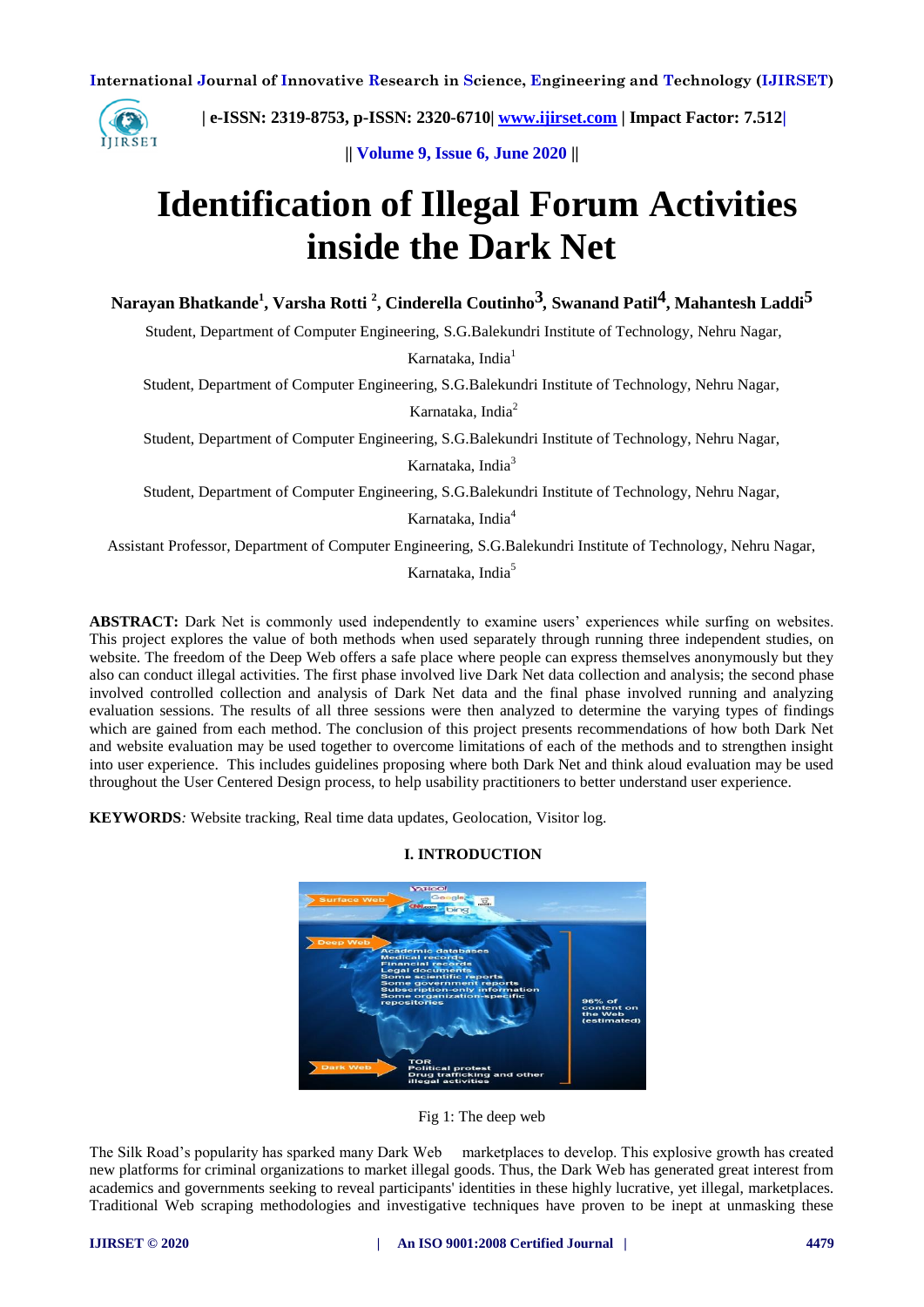

## **| e-ISSN: 2319-8753, p-ISSN: 2320-6710| [www.ijirset.com](http://www.ijirset.com/) | Impact Factor: 7.512|**

#### **|| Volume 9, Issue 6, June 2020 ||**

marketplace participants. This research provides an analytical framework for automating Dark Web scraping and analysis with free tools found on the World Wide Web. We successfully tested a Web crawler, built using AppleScript, using a case study marketplace to obtain account information for thousands of vendors and their respective marketplace listings. This project specifically explains why AppleScript has become the most effective and productive form of scraping marketplaces in the Dark Web. Our case study findings support the validity of our proposed theoretical method, which is important for researchers researching this growing trend and for investigators investigating illegal activity on the Dark Web.

Open-source intelligence provides value in decision-making about information security through knowledge of threats and malicious activities that could potentially affect business. Open-source information is popular using the internet; however, the average cybersecurity researcher uses the darknet less frequently. The complexities of using the darknet for open-source intelligence include the use of advanced methods for capturing, analyzing and analyzing. Darknet is an intelligence platform built in python which is open source. The main goal of this project is to collect open data from the deep web (aka dark web) to collect as much information as possible to create an interactive tree graph with the aid of data mining algorithms. The interactive tree graph module will show the relationships of the intelligence data gathered.

 Cybercrime activities in the dark web can be seen as one of the most important problems for communities around the world. Cyber criminals may use the Internet to engage in criminal activities such as: trading and buying drugs, pedophilia, hiring hitmen, forgery, piracy and terrorism. In this project, we highlight the illegal activities that are happening on the Internet's dark side, particularly the dark web fora. We used the Onion Router to search the web content posted and discussed by users of dark web fora. This project also looks at the most common activities in the illicit topics that users chat about in the dark web fora.

We performed affect analysis on the dark web forums, which is useful for measuring the presence of illicit subjects such as drugs, violence, forgery and piracy. The results show that there are similarities in the subjects between the dark web forums.

Standard Quality Assurance (QA) is not sufficient in ensuring that all visitors to a website are able to complete their objectives through using an interface with good usability, comprising; efficiency, effectiveness and satisfaction (Add wise, 2001). There are therefore a number of further methods which may be used to evaluate the usability of an interactive device, including think aloud, web analytics, cognitive walkthrough, heuristic evaluation and many more. However, there is an understanding within the field that testing using only one technique is insufficient (Nielsen, 2002a). Rosenfeld & Moville (2002) have learned that to get the most value out of user evaluation, integration of multiple research methods is required.

 The following application critically explores specifically Dark Net and thinks aloud evaluation methods. The aim of the study was to determine the effectiveness of each of these methods when used independently. Using findings from this evaluation I devised guidelines on how both Dark Net and think aloud may be best applied and possibly combined throughout the User Centered Design (UCD) process to gain a deeper understanding of user experience. Dark Nets are concerned with collecting, analyzing and interpreting web metrics. The focus is on improving web communication by mining and analyzing web usage data to discover interesting metrics and usage patterns.

The goal of Dark Net is to assist companies in improving the quality of their website – including the usability and performance of the site. Data analytics service can help businesses identify aspects of e-business which are working well through reports and then devise recommendations of how they may work better.

Poor website usability, results from designers' lack of understanding of how users surf for information. However, correct analysis of Dark Net data can present this type of information. Data can be tracked relating to: how long people stay on a website, which areas they visit, where they came from and where they went next. This data is generally presented in reports which may be used to examine the efficiency of regularly used aspects of a website, as well as reviewing rarely used facilities to understand why users may avoid such features. The usefulness of such web analytics reports in corporate decision making depends on the report viewer; web designers are interested in detailed reports, whereas strategic managers only require summaries which show the number of visitors to each page, adjusted to either explore fine details of certain aspects of a website or present broad information on site usage, to meet the requirements of the person using the details.There is some literature which details the process of collecting and analyzing Dark Net data, along with critical discussion of the method. Much of this literature details specific software which is used to collect and analyze Dark Net data.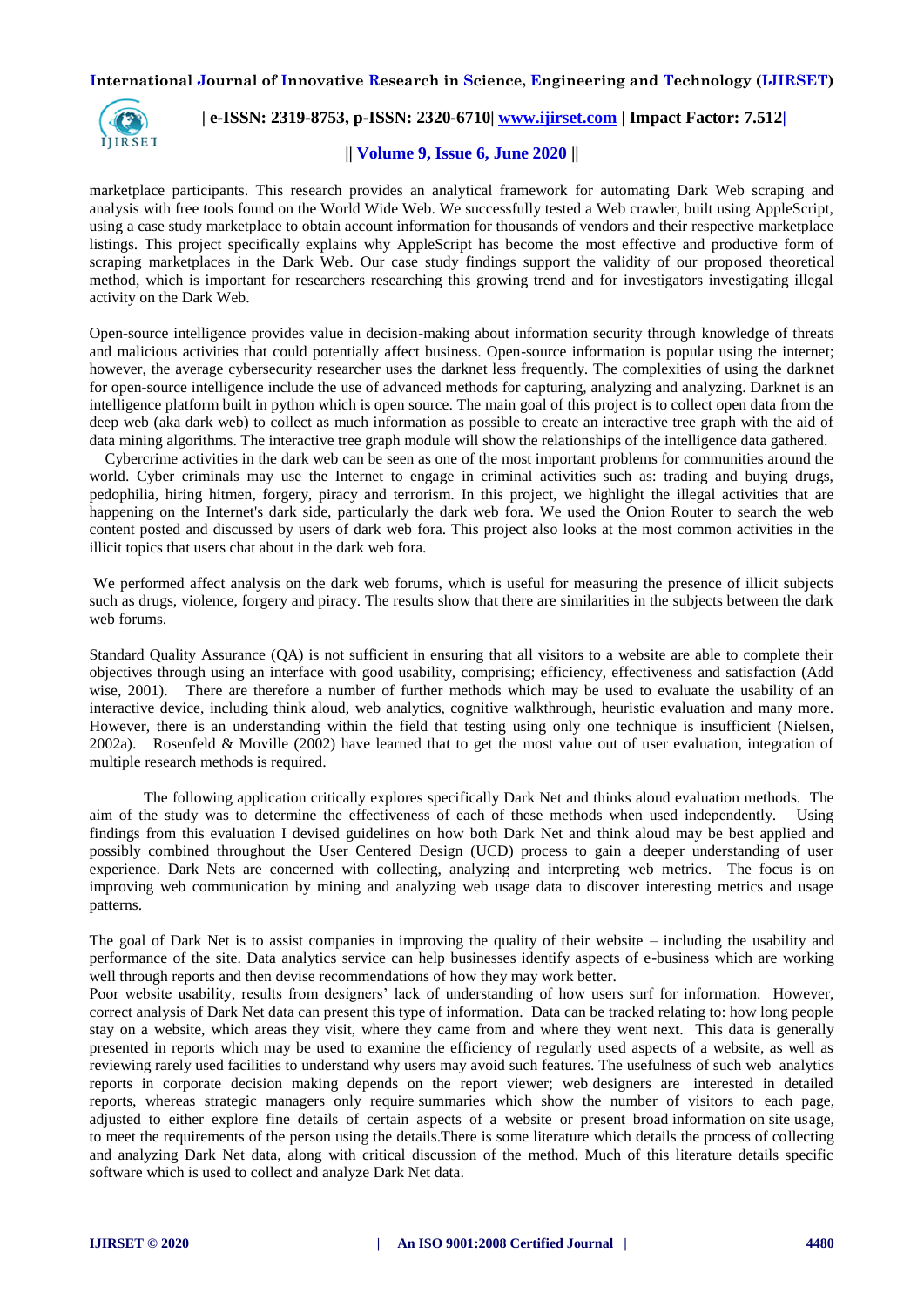

 **| e-ISSN: 2319-8753, p-ISSN: 2320-6710| [www.ijirset.com](http://www.ijirset.com/) | Impact Factor: 7.512|**

## **|| Volume 9, Issue 6, June 2020 ||**

#### **II. RELATED WORK**

Abbasi and Chen (2007) presented affect analysis of Middle-Eastern extremist group forums comparing with American extremist group forums, which is useful for measuring the presence of violence and hate speech by extremist groups. The authors used lexicon to evaluate the level of hate speech and violence. The lexicon facilitates in- depth analysis of multilingual content. The proposed approach has been evaluated by applying it across sixteen Middle-Eastern and American extremist group forums. The analysis shows that the Middle-Eastern testbed forums have a higher degree of violence than the American extremist group forums. By using the testbed, the authors found that the American and Middle-Eastern extremists on deep web forums have the same level of hate-related affect [1]. The authors built a system for affect analysis across the deep web forum. Their techniques can present the affect intensity with the relationship analysis in order to provide a better analysis of multilingual discourse affect usage trends. These techniques can be used for further analysis of extremists' groups across the deep web [1].

Zhang et al. (2009) presented a web forum data integration framework for searching and analyzing international Jihadist forums, specifically, within a web-based knowledge portal. The web-based, multilingual portal and the deep web forums portal were developed based on the authors' methodology. These forums were selected from seven Jihadist forums. Many functions were applied by the integrated portal, including multilingual translation, social network visualization, forums statistical analysis, forum searching and forum browsing. The forum applied functions can support a user to understand and utilize the data easily and quickly [2]. For setting up an anonymous virtual machine, the user needs to have a virtualization tool, for research purposes using Oracle's Virtual Box is recommended as it is open source and supports every type of OS extension. After downloading and installing Virtual Box, it's time to choose an anonymizing OS. Currently there is only one operating system which has surpassed all other operating systems in anonymity and security known as WHONIX Operating system [3]. Whonix is not actually an operating system but a virtual appliance which comprises of two appliances known as Whonix Gateway (manages the anonymous and relaybased network connectivity), and Whonix Workstation (in which the user will do his/her actual work and run TOR for browsing deep web).

In order to solve the problem of anonymous communication, the US Naval Research Institute Goldschlag, Syverson and Reed jointly proposed the onion routing technology, which has found impact on the anonymous communication network. The Second Onion Router is established. The second generation of onion routing anonymous communication system on the first generation of onion routing technology. The main purpose is to enable normal network communication on the Internet, while the identity information and network relationship between the two parties are not observed by third parties. The Tor network is an Internet-based distributed network [4]. Its network topology is contained in the Internet topology. The Tor system consists of multiple components, including the Onion Proxy (OP). Onion Router (OR), Directory Server and Application Server.

It was through a forum post on March 2011 that the first large dark web hosted market place was publicly announced. The Silk Road was presented as an anonymous online market, still under development in hope to receive feedback from the bitcoin community. While starting with drugs, the staff was aiming to offer weapons and other products that may be difficult to find on the surface web market places. With the combined efforts of FBI and Interpol, the site was seized on February 2013, ending with the arrest of Ross William Ulbricht, who was charged with engaging in a money laundering and narcotics trafficking conspiracy as well as computer hacking [5].

Agora is (or possibly was) a popular "dark web" marketplace. Agora does have characteristics that are similar to other black-market operations [6] and it's based on behavior that doesn't comply with an organizational set of rules. It is fairly obvious that entities that fail to comply with the set of rules do so in order to obtain some sort of benefit. Generally speaking, Agora was selling both products and services, with a minimal set of rules. At the time of our research the only items that couldn't be sold were body parts, and the only service that was forbidden to sell was assassination. It is possible that the very limited set of rules might have been some sort of market positioning statement - in practice the key areas of business within the market where drugs, fake ids and weapons (but only for a limited time). As for all black-market operations, operations on Agora were not taxed, neither directly nor indirectly, and Agora offered sellers the possibility for sellers to place products that could not be typically sold legally. The key aspects of Agora are largely similar to the ones of other illegal operations: protection of the identity for the members, exchange of money, illicit profits. The main source of a large amount of threat intelligence is the dark web forum, and the deep dark forum can better understand the motives and activities of illegal elements. A close understanding of these communities will greatly help maintain cyber security and enable cyber security practitioners to better understand their opponents. Through the visualization of the Dark Web Forum, valuable insights into the structure and culture of the forum can be obtained. Many aspects of the Dark Web Forum have been the subject of academic research, such as their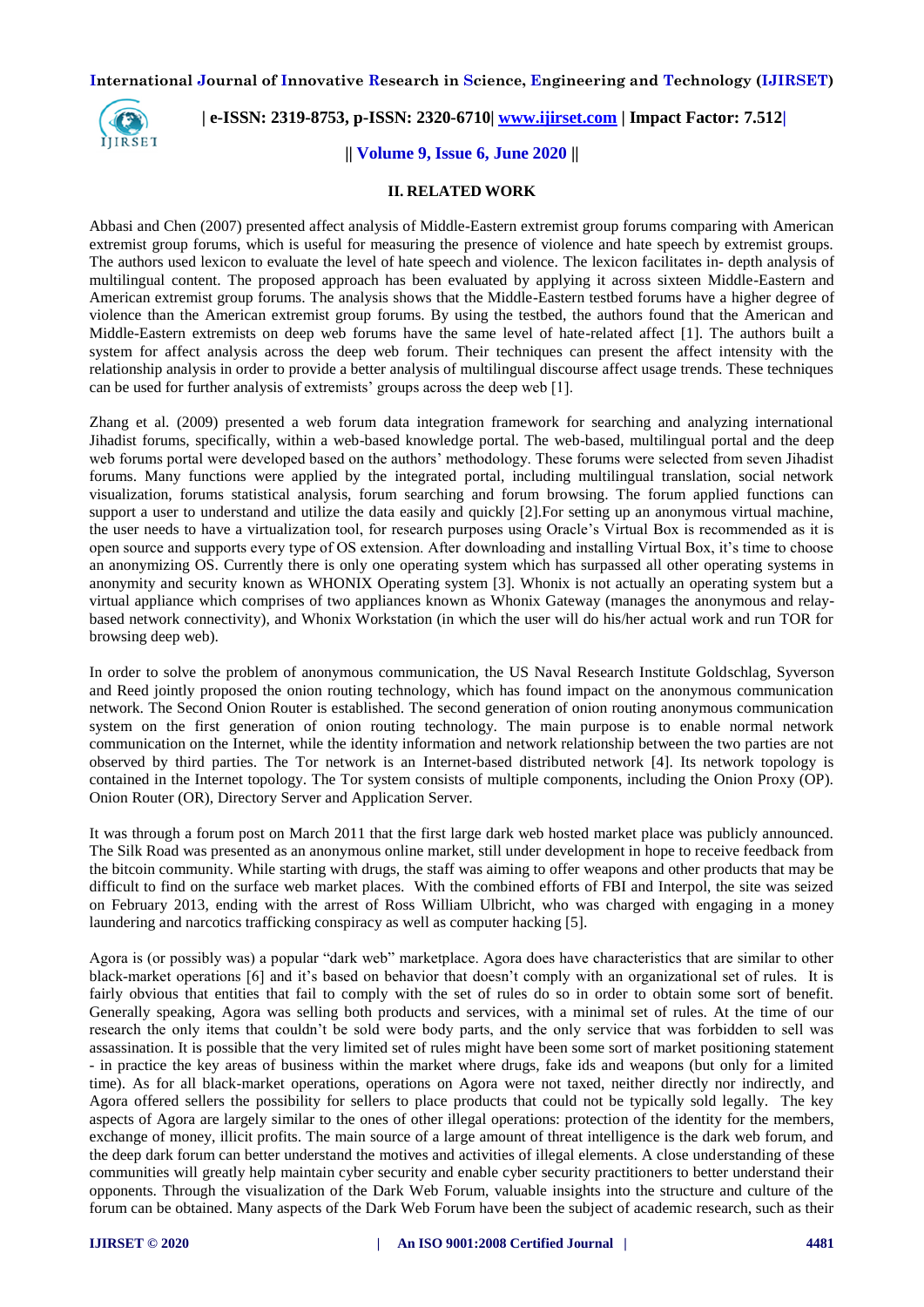

 **| e-ISSN: 2319-8753, p-ISSN: 2320-6710| [www.ijirset.com](http://www.ijirset.com/) | Impact Factor: 7.512|**

#### **|| Volume 9, Issue 6, June 2020 ||**

direct and anonymous communication as a person. Observe the communication methods of the forum, find that the means and tools of communication are public threads or private messages, and sometimes provide plug-ins for instant chat platforms such as Jabber and ICQ. In addition, entering a dark web forum often requires the user to register personally.

The Dark Web represents an additional tool of the trade for traditional criminals. In November 2014, police from the European Union and the United States seized hundreds of Tor." Onion" domains utilized by numerous drug marketplaces—including Silk Road 2.0. Criminals on the Dark Web today not only sell drugs, weapons, counterfeit currency and documents, but also use this anonymized network for other nefarious dealings. Thus, academics and investigative Road 2.0. A number of studies have attempted to quantify the growth and membership of these popular and successful online communities, and also to analyze their business models. One researcher, for example, examined the growth of 16 different marketplaces after the demise of Silk Road, and analyzed how vendor security practices have improved over time. In February 2015, the FBI seized a server on Tor, called Playpen, which was used to distribute child abuse images. The FBI successfully deployed tracking software, referred to as a "NIT", to unwitting client computers, visiting the Playpen server, and then successfully identified the real IP addresses for 215,000 users. There are also several examples of the Dark Web being used by terrorist organizations. The greatest challenge to analyzing the Dark Web, and investigating associated illegal activities, has been the lack of transparency and effective analytical tools because of encryption techniques and the anonymity of users. These layers of encryption have provided anonymity to both vendors and their customers. Scholars and law enforcement must often rely on old-fashioned investigative techniques, which are available to the public. This approach involves taking data from the Dark Web and attempting to correlate that data, for example usernames, to make a positive identification on the World Wide Web. Alternatively, an investigator may run the data captured against an internal database of suspects or known criminals. Dark Web marketplaces have thousands of product listings and user accounts, and therefore it is virtually impossible for manual investigative and analytical techniques to yield actionable data expeditiously. In fact, identifying marketplace owners, customers and products remains challenging. Therefore, the aim of this research is to provide an analytical framework for automated scraping and analysis that can be more accessible to scholars and practitioners.

Deep Web is a hidden web database  $(-95\%$  of the total internet) and was initiated for anonymous communications with American personnel and embassy stationed abroad, over time as the idea about anonymity popularized, criminals adopted deep web as a hub for carrying out illegal activities like selling credit cards, weapons, drugs & where one could hire a hitman, hacker etc. But deep web also provides knowledge about government and the secrets that the general public should be aware of. Moreover, it has information about secret services worldwide, deep web has the largest library and collection of over a hundred thousand books. The way in which a user uses deep web is purely based on his/her conscience and ethics [10]. The internet is a big collection of data and how much information we provide them with lies within a user's hand. A major part of security is compromised when a user shares his/her details online on a public platform or social media so it's important for a user to limit the information being transmitted. This project covers every aspect about staying anonymous and secure identity of an internet user online, but general awareness and commonsense plays a much important role than any preventive measure and is the key role to be safe online.

In the current era of the internet of things, a Dark Web has been developing under the surface. The Dark Web usually relies on the combination of crypto currencies such as bitcoins and anonymized access as the foundations in creating a market place for dealing illegal drugs, weapons and other illegal contrabands. In recent years, the Dark Web has been in extreme scrutiny and investigations from legal authorities around the globe. The clamp down of these have come with mixed success. Whilst many of these websites have been successfully shut down; others resurface or re-migrate soon after. The most significant case is the Silk Road, which was shut down in October 2013 and then resurface as Silk Road 2.0 in a month later. Then, soon after the shutdown of Silk Road 2.0 in 2014, many of the vendors just simple migrate to other marketplaces such as Evolution and Agora. Although a number of prominent web sites in the Dark Web have been shut down thanks to intervention from police forces, the main characteristics of these Dark Web sites are still unknown and we didn't know enough of how these websites operate. The term Dark Web was first introduced in the year 2000s and has been in use both in the media and in academia since then. Most research done are focusing in identifying extremist views and identifying extremist groups. Only recently there interest has started to surge in others areas, including drug trafficking [11], looking at alias classification and authorship attribution.

In research on improvised explosive device webpages, Chen (2008) presented a classifying framework. Since extremists can spread information about improvised explosive devices (IEDs) on the Internet, these webpages interest the police and the intelligence agencies for national security reasons. Security organizations should be able to check and identify the suspicious web sites. The classification of IED's webpages should identify IED webpages with a low false positive rate. The authors used a Complex Feature Extractor, Extended Feature Representation, and Support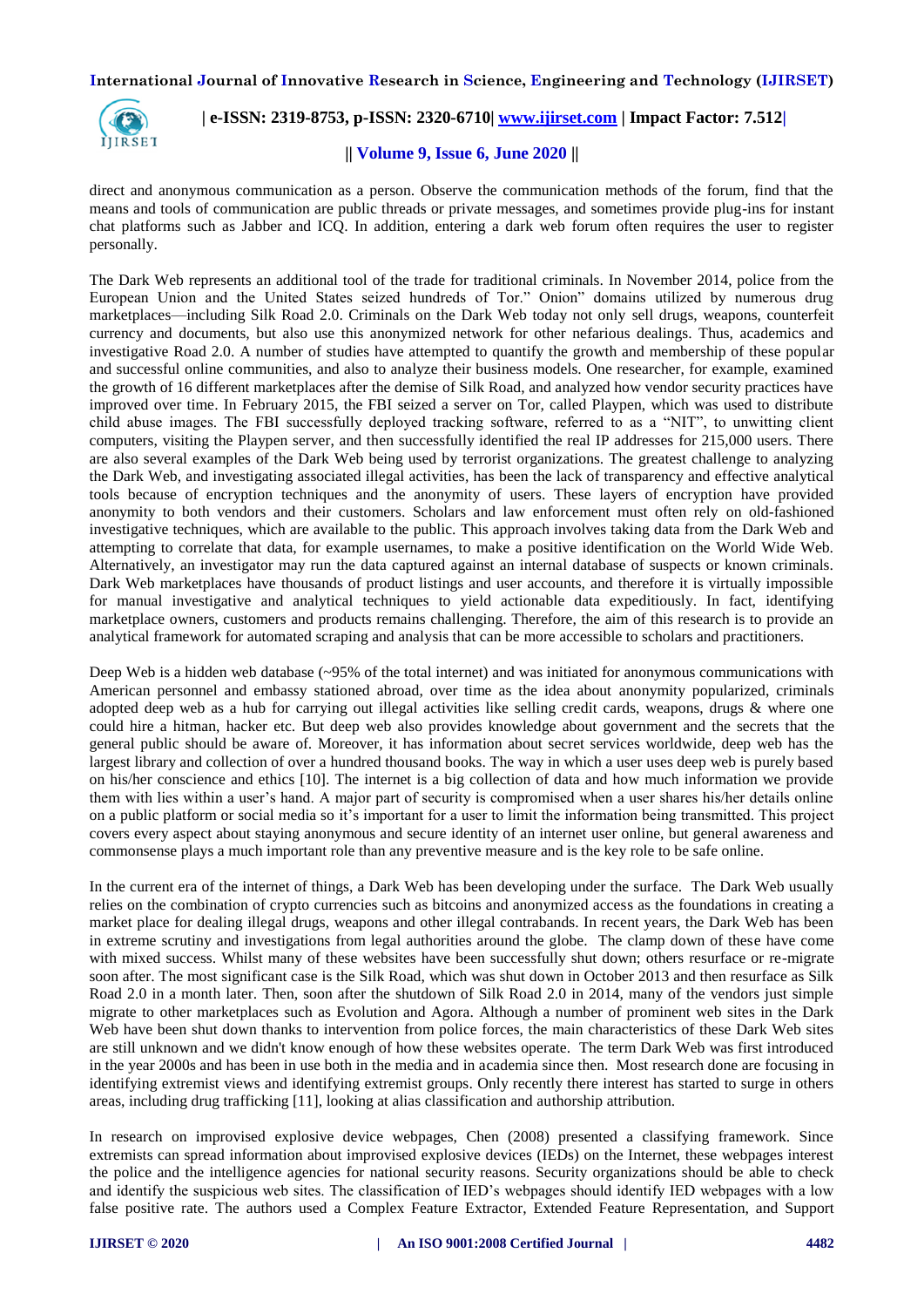

 **| e-ISSN: 2319-8753, p-ISSN: 2320-6710| [www.ijirset.com](http://www.ijirset.com/) | Impact Factor: 7.512|**

#### **|| Volume 9, Issue 6, June 2020 ||**

Vector Machine (SVM) learning algorithm. The web pages containing information about IEDs were collected from the deep web. The authors examined two classification models: the 1's classification model used the Extended Feature Set; the 2's classification model included a group of both the Extended Feature Set and Information Gain Heuristic. The accuracy of the approach was around 88%. The testbed of over two thousand and five hundred webpages has been formed using Focused Crawling Technique. The Information Gain Heuristic has been utilized in Feature Selection. The Accuracy result of IEDs webpages was around eighty eight percent by using Genre classification. The Genre classification has been implemented through the testbed on over two thousand and five hundred webpages, forty material pages with around two thousand and five hundred discussions have been identified by manual categorization using a domain expert [12].

#### **III. PROBLEM STATEMENT**

Whenever we start any tracking project for a new darknet or an existing application, the first thing we do is a complexity scan of the complete machine details of the client. We go through basic and advanced settings, check the data quality and consistency – we try to find the week spots and make suggestions on how they can be improved. Most of the time we encounter a number of recurring problems that appear in nearly every new account on which we work. In this application we are going to track some information of client.

#### **IV. PROPOSED WORK**

Following are the list of objectives of the application:

- 1. Real time data updates
- 2. Customizable dashboard
- 3. All websites dashboard
- 4. Goal Conversion Tracking
- 5. Event Tracking
- 6. Geolocation
- 7. Pages Transitions

8. Track different user interaction, Automatic tracking of file downloads, clicks on external website links

9. Accurately measure the time spent by visitors on your website.

- 10. Visitor Log
- 11. No Websites and data limit

## V. **FEASIBILITY ANALYSIS**

A feasibility study is conducted to select the best system that meets performance requirement. This entails an identification description, an evaluation of candidate system and the selection of best system for the job. The system required performance is defined by a statement of constraints, the identification of specific system objective and a description of outputs.

The key considerations in feasibility analysis are:

- 1. Economic Feasibility
- 2. Technical Feasibility
- 3. Operational Feasibility

#### **5.1 Economic Feasibility**

It looks at the financial aspect of the project. It determines whether the management has enough resources and budget to invest in the proposed system and the estimated time for the recovery of cost incurred. It also determines whether it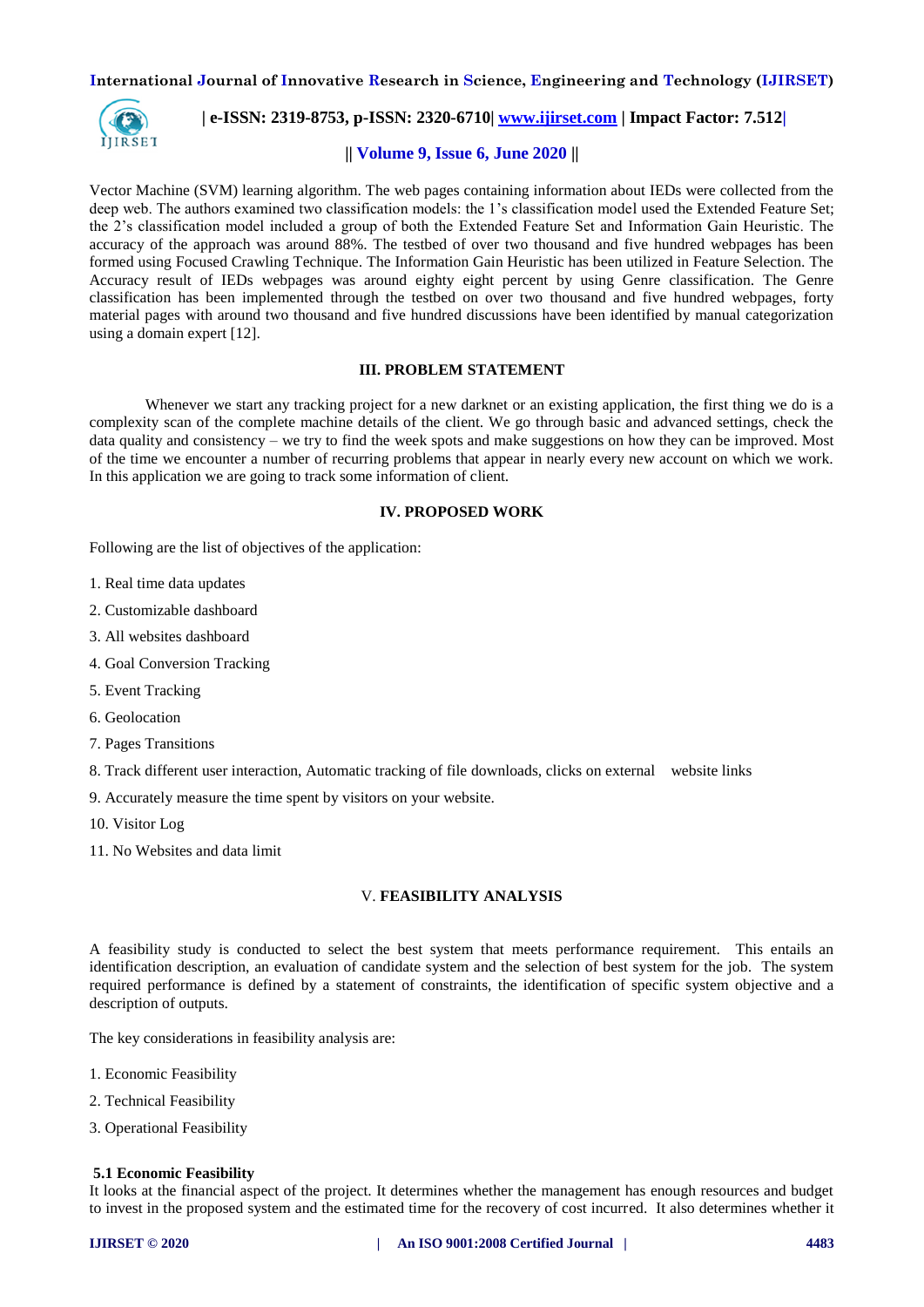

 **| e-ISSN: 2319-8753, p-ISSN: 2320-6710| [www.ijirset.com](http://www.ijirset.com/) | Impact Factor: 7.512|**

## **|| Volume 9, Issue 6, June 2020 ||**

is worthwhile to invest the money in the proposed project. Economic feasibility is determined by the means of cost benefit analysis. The proposed system is economically feasible because the cost involved in purchasing the hardware and the software are within approachable. The personal cost like salaries of employees hired are also nominal, because working in this system need not required a highly qualified professional. The operating-environment costs are marginal. The less time involved also helped in its economic feasibility.

#### **5.2 Technical Feasibility**

It is a measure of the practically of specific technical solution and the availability of technical resources and expertise.

 $\Box$  The proposed system uses ASP.NET WITH C#.NET as front-end and SOL server 2008 as back-end tool.

 $\Box$  Oracle is a popular tool used to design and develop database objects such as table views, indexes.

 $\Box$  The above tools are readily available, easy to work with and widely used for developing commercial application.

## **5.3 Operational Feasibility**

The system will be used if it is developed well then be resistance for users that undetermined:

- $\Box$  No major training and new skills are required as it is based on SPIRAL model.
- $\Box$  It will help in the time saving and fast processing and dispersal of user request and application.
- $\Box$  New product will provide all the benefits of present system with better performance.

 $\Box$  User involvement in the building of present system is sought to keep in mind the user specific requirement and needs.

 $\Box$  User will have control over their own information. Important information such as pay slip can be generated at the click of a button.

 $\Box$  Faster and systematic processing of user application approval, allocation of IDs payments, etc. used had greater chances of error due to wrong information entered mistake.

## **VI. METHODOLOGY**

 A data-flow diagram (DFD) is a graphical representation of the "flow" of data through an information system. DFDs can also be used for the visualization of data processing (structured design).

On a DFD, data items flow from an external data source or an internal data store to an internal data store or an external data sink, via an internal process.

A DFD provides no information about the timing or ordering of processes, or about whether processes will operate in sequence or in parallel. It is therefore quite different from a flowchart, which shows the flow of control through an algorithm, allowing a reader to determine what operations will be performed, in what order, and under what circumstances, but not what kinds of data will be input to and output from the system, nor where the data will come from and go to, nor where the data will be stored (all of which are shown on a DFD).

DFDs help system designers and others during initial analysis stages visualize a current system or one that may be necessary to meet new requirements. Systems analysts prefer working with DFDs, particularly when they require a clear understanding of the boundary between existing systems and postulated systems. DFDs represent the following:

- 1. External devices sending and receiving data
- 2. Processes that change that data
- 3. Data flows themselves
- 4. Data storage locations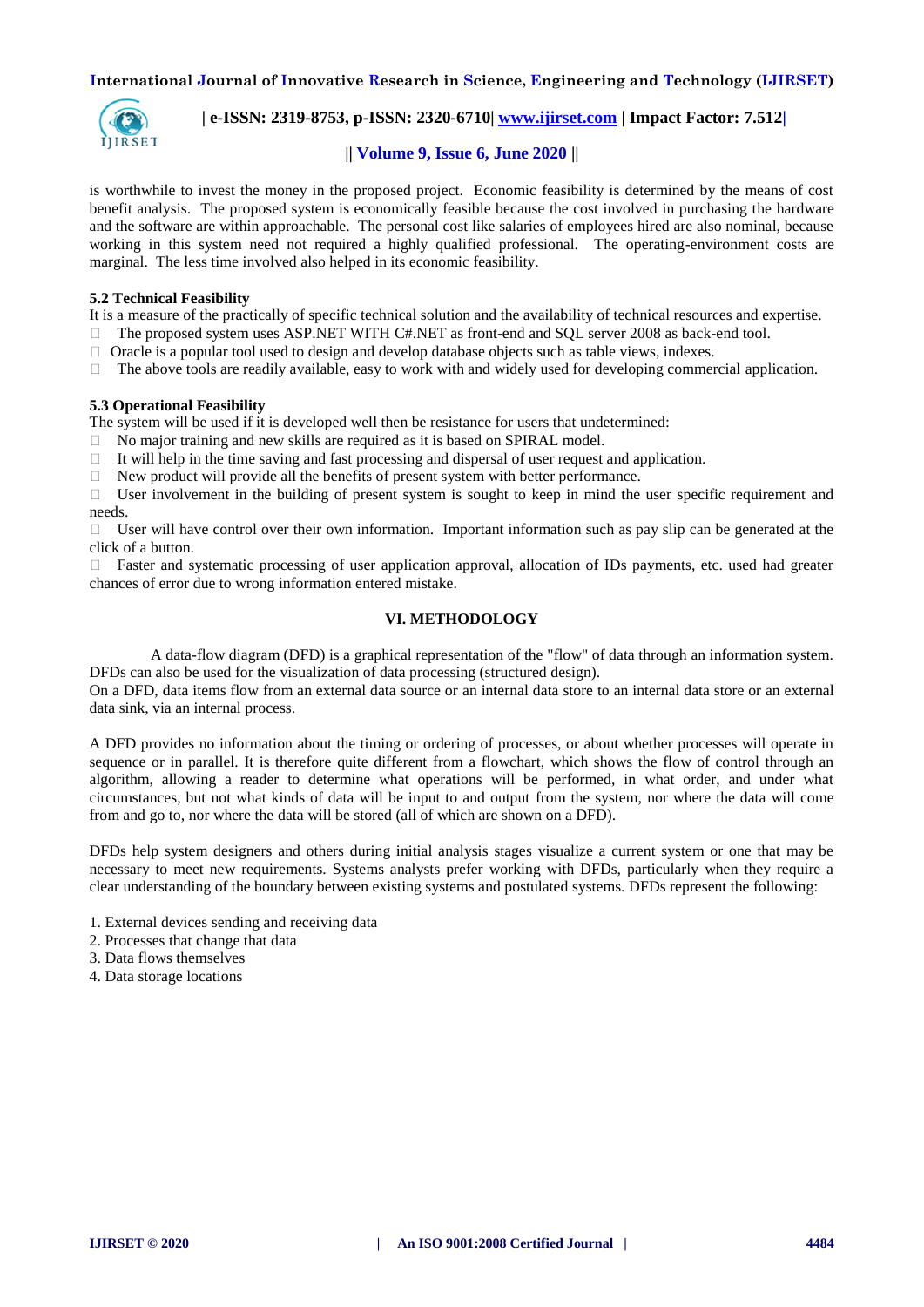

 **| e-ISSN: 2319-8753, p-ISSN: 2320-6710| [www.ijirset.com](http://www.ijirset.com/) | Impact Factor: 7.512|**

**|| Volume 9, Issue 6, June 2020 ||** 



Fig 6.1: Dataflow diagram of the project

#### **VII. RESULTS AND ANALYSIS**

Darknet Tracker is an application that does mainly two things:

- Collect and store analytics data.
- Provide reports of the stored data.

To achieve that result, several parts of Darknet come into play:

- The JavaScript tracker is served by Darknet Application via HTTP so that websites can include it in their pages
- The tracker collects data on the web page it's included in and sends it to Darknet by calling the HTTP tracking.
- The archiving task runs and pre-processes data (either on the fly or via a cron task)
- Data is exposed in reports, which are accessible through the web interface or the HTTP reporting.

#### **The plug-in architecture**

Piwik's codebase is composed of:

- Matomo Core, which provides the base of the application along with extension points.
- Plugins, which use the extension points to add behavior and content to the application.

## **VIII. CONCLUSION**

The conclusion of this project presents recommendations of how both Dark Net and website evaluation may be used together to overcome limitations of each of the methods and to strengthen insight into user experience. This includes guidelines proposing where both Dark Net and think aloud evaluation may be used throughout the User Centered Design process, to help usability practitioners to better understand user experience.

#### **REFERENCES**

[1] Walsh, D., A Beginner's Guide to Exploring the Darknet, https://turbofuture.com/internet/A-Beginners-Guide-to-Exploring-theDarknet, May 2018

[2] Christos Iliou, George Kalpakis, Theodora Tsikrika, Stefanos Vrochidis, Ioannis Kompatsiaris, Hybrid Focused Crawling for Homemade Explosives Discovery on Surface and Dark Web.